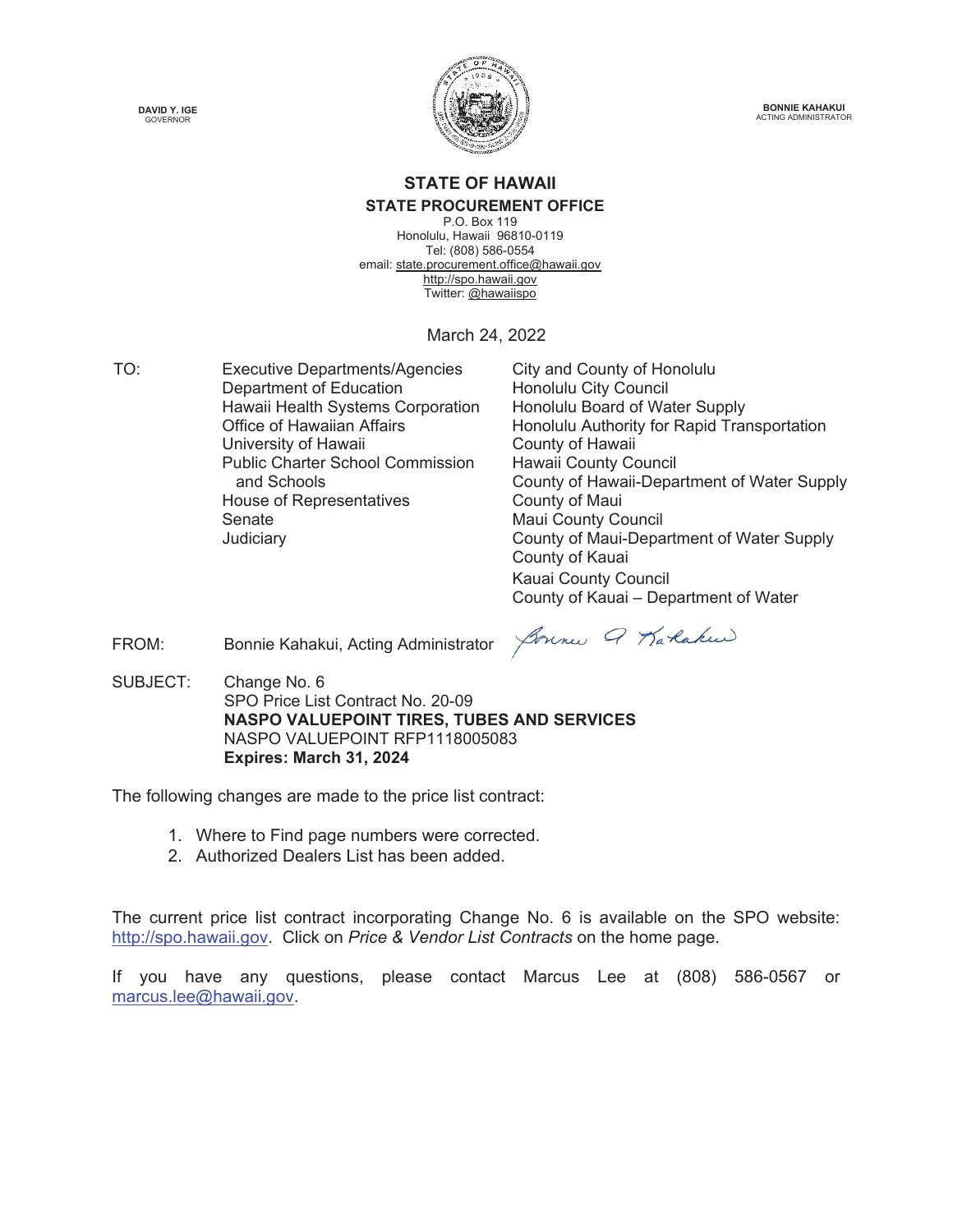### WHERE TO FIND

| pCard, PO, Delivery, GET and County Surcharge, Payment Terms, SPO-12 4 |
|------------------------------------------------------------------------|
|                                                                        |
| <b>Vendor Information</b>                                              |
|                                                                        |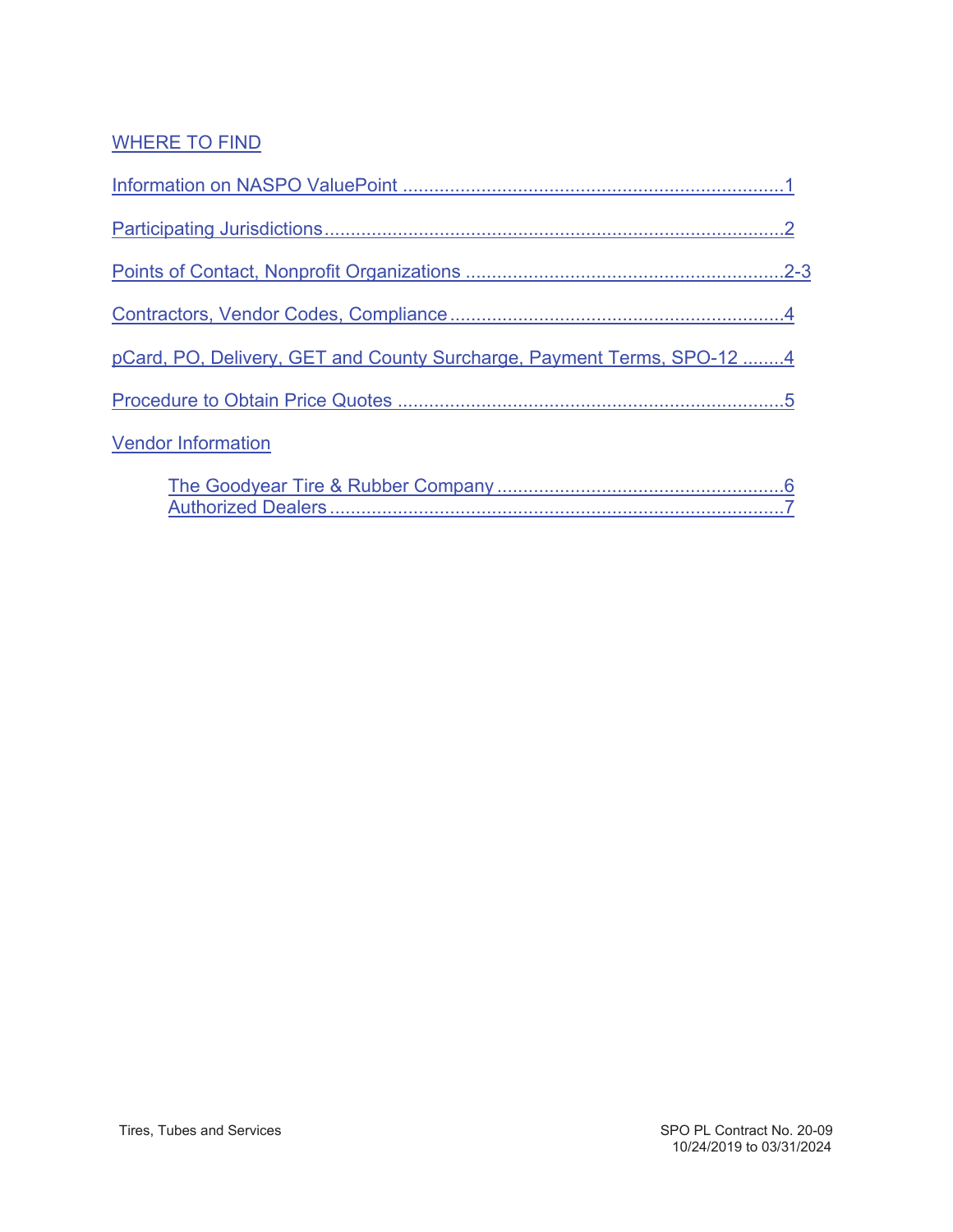### **STATE OF HAWAII STATE PROCUREMENT OFFICE**

**SPO Price List Contract No. 20-09** Includes Change No. 6 Effective: 03/24/2022

# **NASPO VALUEPOINT TIRES, TUBES & SERVICES**

(NASPO Contract No. RFP1118005083) **October 24, 2019 to March 31, 2024**

#### **INFORMATION ON NASPO VALUEPOINT**

The NASPO ValuePoint Cooperative Purchasing Organization is a multi-state contracting consortium of state governments, including local governments, of which the State of Hawaii is a member. The NASPO ValuePoint Purchasing Organization seeks to achieve price discounts by combining the requirements of multi-state governmental agencies, and cost-effective and efficient acquisition of quality products and services.

The State of Iowa is the current lead agency and contract administrator for the NASPO ValuePoint Tires, Tubes, and Services contract. A request for competitive sealed proposals was issued on behalf of NASPO ValuePoint Cooperative Purchasing Organization, LLC and contracts were awarded to three qualified Contractors. The State of Hawaii has signed one (1) Participating Addendum with one Contractor.

The purpose of this contract is to provide tires, tubes and related services for the following categories: pursuit and performance tires, automobile/passenger vehicles, light duty trucks, medium commercial/heavy duty trucks/buses, off-the road OTR: Radial and Bias, agriculture/farm, industrial and specialty tires.

For additional information on this contract, visit the NASPO ValuePoint website at https://www.naspovaluepoint.org/portfolio/tires-tubes-and-services-2019-2024/.



Tires, Tubes and Services Sports and Services Sports Sports and Services Sports and Services Sports and Services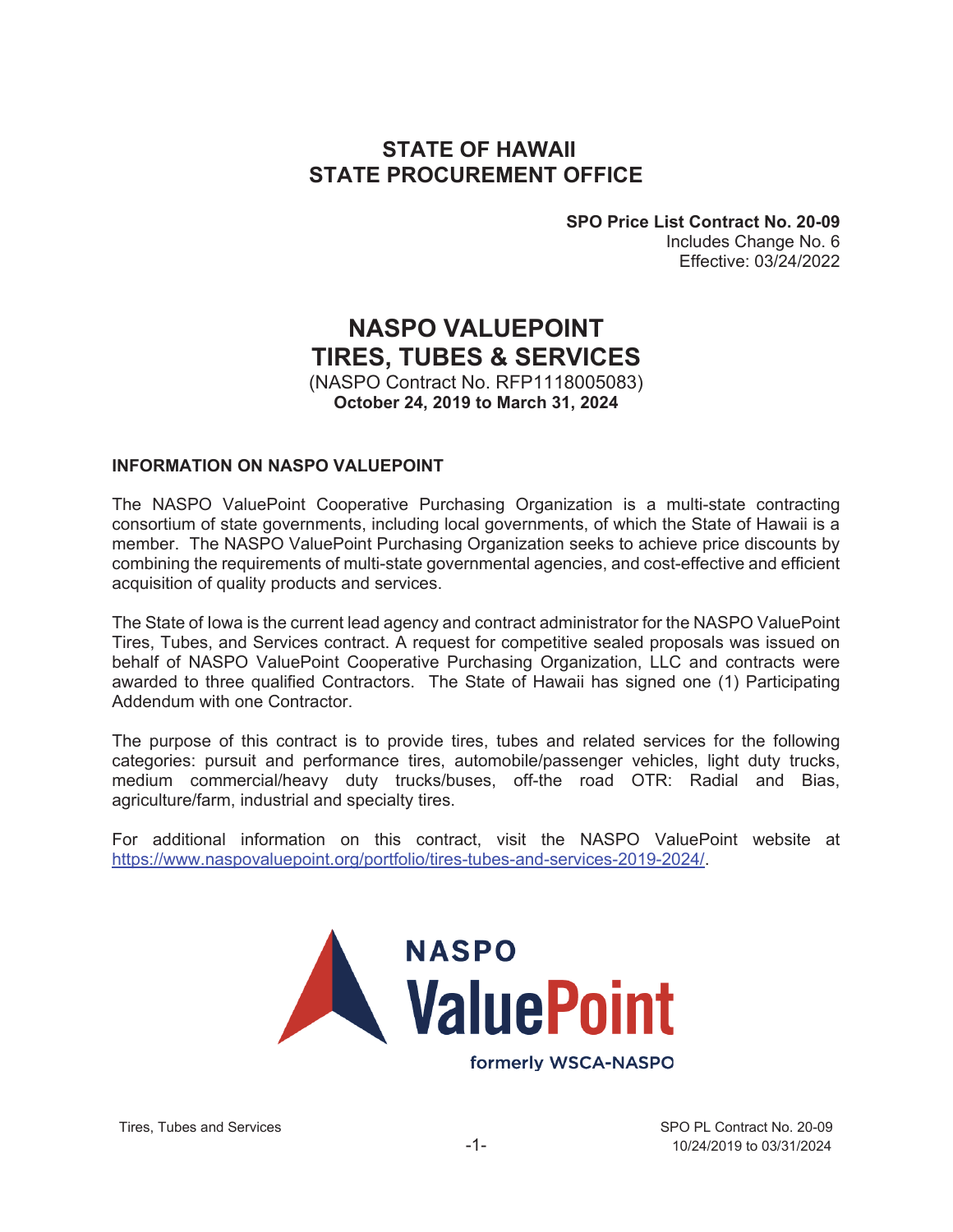**PARTICIPATING JURISDICTIONS** listed below have signed a memorandum of agreement with the SPO and are authorized to utilize this price list contract.

- Executive Departments/Agencies City and County of Honolulu Department of Education (DOE) Honolulu City Council Hawaii Health Systems Corporation **Honolulu Board of Water Supply** Office of Hawaiian Affairs **Honolulu Authority for Rapid Transportation** University of Hawaii **County of Hawaii** County of Hawaii Public Charter School Commission and Schools Hawaii County Council House of Representatives County of Hawaii – Department of Water Supply Senate County of Maui Judiciary **Maui County Council** Maui County Council
	- County of Maui Department of Water Supply County of Kauai Kauai County Council County of Kauai – Department of Water

The participating jurisdictions are not required but may purchase from this price list contract, and requests for exception from the contract are not required. Participating jurisdictions can purchase from other contractors; however, HRS chapter 103D and the procurement rules apply to purchases by using the applicable method of procurement and its procedures, such as small purchases or competitive sealed bidding. The decision to use this contract or to solicit pricing from other sources is at the discretion of the participating jurisdiction.

**POINT OF CONTACT.** Questions regarding the products listed, ordering, pricing, and status should be directed to the contractor.

Procurement questions or concerns may be directed as follows:

| <b>Jurisdiction</b>   | <b>Name</b>       | <b>Telephone</b> | <b>Fax</b> | E-mail                      |
|-----------------------|-------------------|------------------|------------|-----------------------------|
| Executive             | <b>Marcus</b> Lee | 586-0567         | 586-0570   | marcus.lee@hawaii.gov       |
| <b>DOE</b>            | Procurement       | 675-0130         | 675-0133   | G-OFS-DOE-                  |
|                       | <b>Staff</b>      |                  |            | Procurement@k12.hi.us       |
|                       |                   |                  |            |                             |
| <b>HHSC</b>           | Nancy Delima      | 359-0994         |            | ndelima@hhsc.org            |
| <b>OHA</b>            | Christopher       | 594-1833         | 594-1865   | chriss@oha.org              |
|                       | Stanley           |                  |            |                             |
| UH                    | Karlee Hisashima  | 956-8687         | 956-2093   | karlee@hawaii.edu           |
|                       |                   |                  |            |                             |
| <b>Public Charter</b> | Danny             | 586-3775         | 586-3776   | danny.vasconcellos@spcsc.ha |
| School                | Vasconcellos      |                  |            | waii.gov                    |
| Commission and        |                   |                  |            |                             |
| Schools               |                   |                  |            |                             |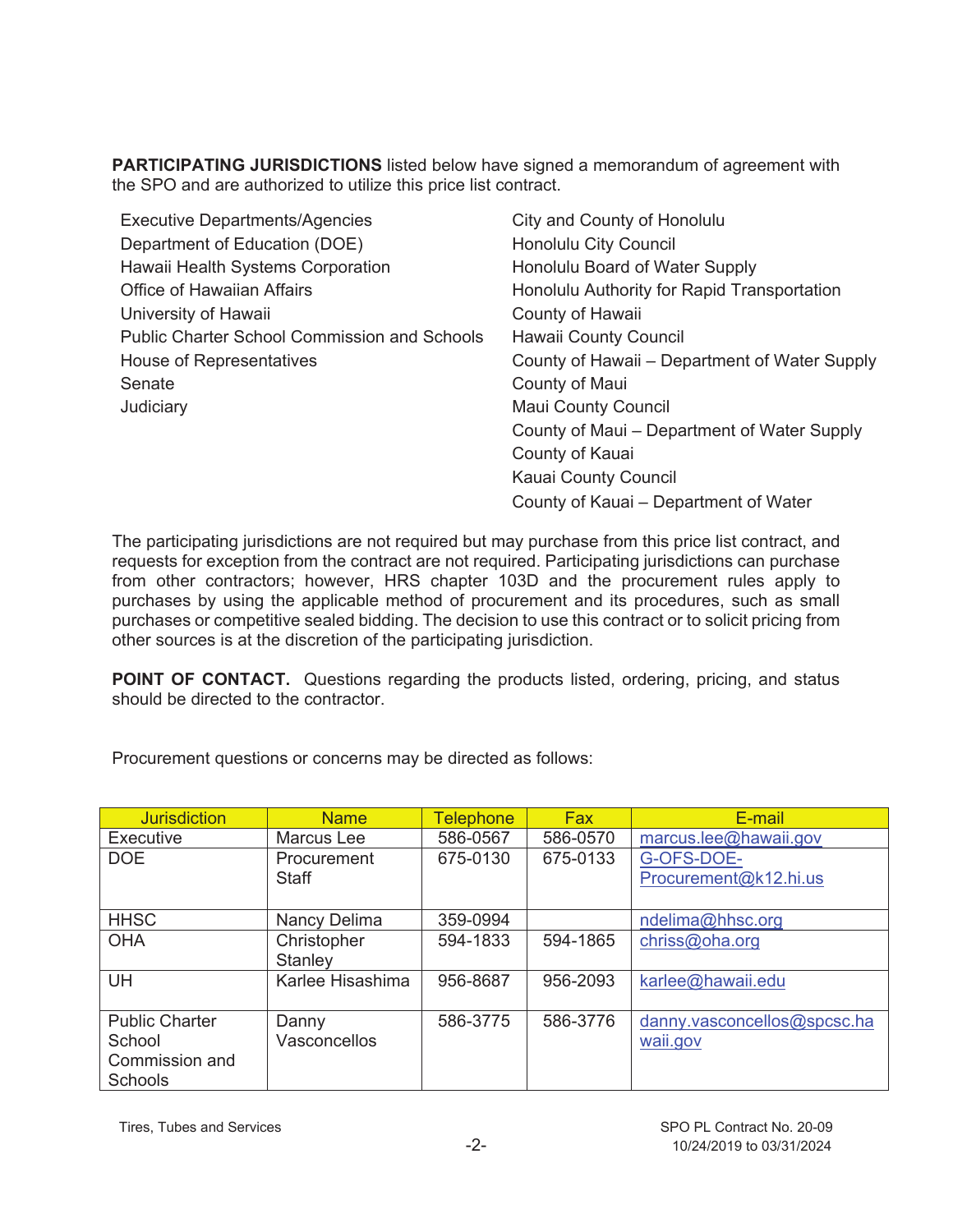| <b>Jurisdiction</b>                        | <b>Name</b>                      | <b>Telephone</b> | Fax      | E-mail                              |
|--------------------------------------------|----------------------------------|------------------|----------|-------------------------------------|
| House                                      | <b>Brian Takeshita</b>           | 586-6423         | 586-6401 | takeshita@capitol.hawaii.gov        |
| Senate                                     | Carol Taniguchi                  | 586-6720         | 586-6719 | c.taniquchi@capitol.hawaii.gov      |
| Judiciary                                  | <b>Tritia Cruz</b>               | 538-5805         | 538-5802 | tritia.l.cruz@courts.hawaii.gov     |
| <b>C&amp;C of Honolulu</b>                 | Procurement<br><b>Specialist</b> | 768-5535         | 768-3299 | bfspurchasing@honolulu.gov          |
| Honolulu City                              | Kendall Amazaki, Jr.             | 768-5084         |          | kamazaki@honolulu.gov               |
| Council                                    | <b>Nanette Saito</b>             | 768-5085         | 768-5011 | nsaito@honolulu.gov                 |
| Honolulu Board of<br><b>Water Supply</b>   | Procurement<br>Office            | 748-5071         |          | fn procurement@hbws.org             |
| <b>HART</b>                                | Dean Matro                       | 768-6246         |          | dean.matro@honolulu.gov             |
| County of Hawaii                           | Diane Nakagawa                   | 961-8440         |          | Diane.Nakagawa@hawaiicount<br>y.gov |
| <b>Hawaii County</b>                       | Diane Nakagawa                   | 961-8440         |          | Diane.Nakagawa@hawaiicount          |
| Council                                    |                                  |                  |          | y.gov                               |
| County of Hawaii-                          | Ka'iulani L.                     | 961-8050         | 961-8657 | kmatsumoto@hawaiidws.org            |
| Department of                              | Matsumoto                        | x224             |          |                                     |
| <b>Water Supply</b>                        |                                  |                  |          |                                     |
| County of Maui                             | <b>Jared Masuda</b>              | 463-3816         |          | jared.masuda@co.maui.hi.us          |
| <b>Maui County</b>                         | <b>Marlene</b>                   | 270-7838         |          | marlene.rebugio@mauicounty.         |
| Council                                    | Rebugio                          |                  |          | <b>US</b>                           |
| County of Maui-                            | Kenneth L.                       | 270-7684         | 270-7136 | ken.bissen@co.maui.hi.us            |
| Department of                              | <b>Bissen</b>                    |                  |          |                                     |
| <b>Water Supply</b>                        |                                  |                  |          |                                     |
| County of Kauai                            | <b>Ernest Barreira</b>           | 241-4295         | 241-6297 | ebarreira@kauai.gov                 |
| <b>Kauai County</b>                        | Codie Tabalba                    | 241-4193         | 241-6349 | ctabalba@kauai.gov                  |
| Council                                    | <b>Scott Sato</b>                | 241-4810         | 241-6349 | ssato@kauai.gov                     |
| County of Kauai-<br>Department of<br>Water | <b>Marcelino Soliz</b>           | 245-5470         | 245-5813 | msoliz@kauaiwater.org               |

**USE OF PRICE & VENDOR LIST CONTRACTS BY NONPROFIT ORGANIZATIONS.** Pursuant to HRS §103D-804, nonprofit organizations with current purchase of service contracts (HRS chapter 103F) have been invited to participate in the SPO price & vendor lists contracts.

A listing of these nonprofit organizations is available at the SPO website: http://spo.hawaii.gov. Click on *For Vendors > Non-Profits > Cooperative Purchasing Program > View the list of qualifying nonprofits eligible to participate in cooperative purchasing.* 

If a nonprofit wishes to purchase from a SPO price or vendor list contract, the nonprofit must obtain approval from each Contractor, i.e., participation must be mutually agreed upon. A Contractor may choose to deny participation by a nonprofit. Provided, however, if a nonprofit and Contractor mutually agree to this arrangement, it is understood that the nonprofit will retain its right to purchase from other than a SPO price or vendor list Contractor(s).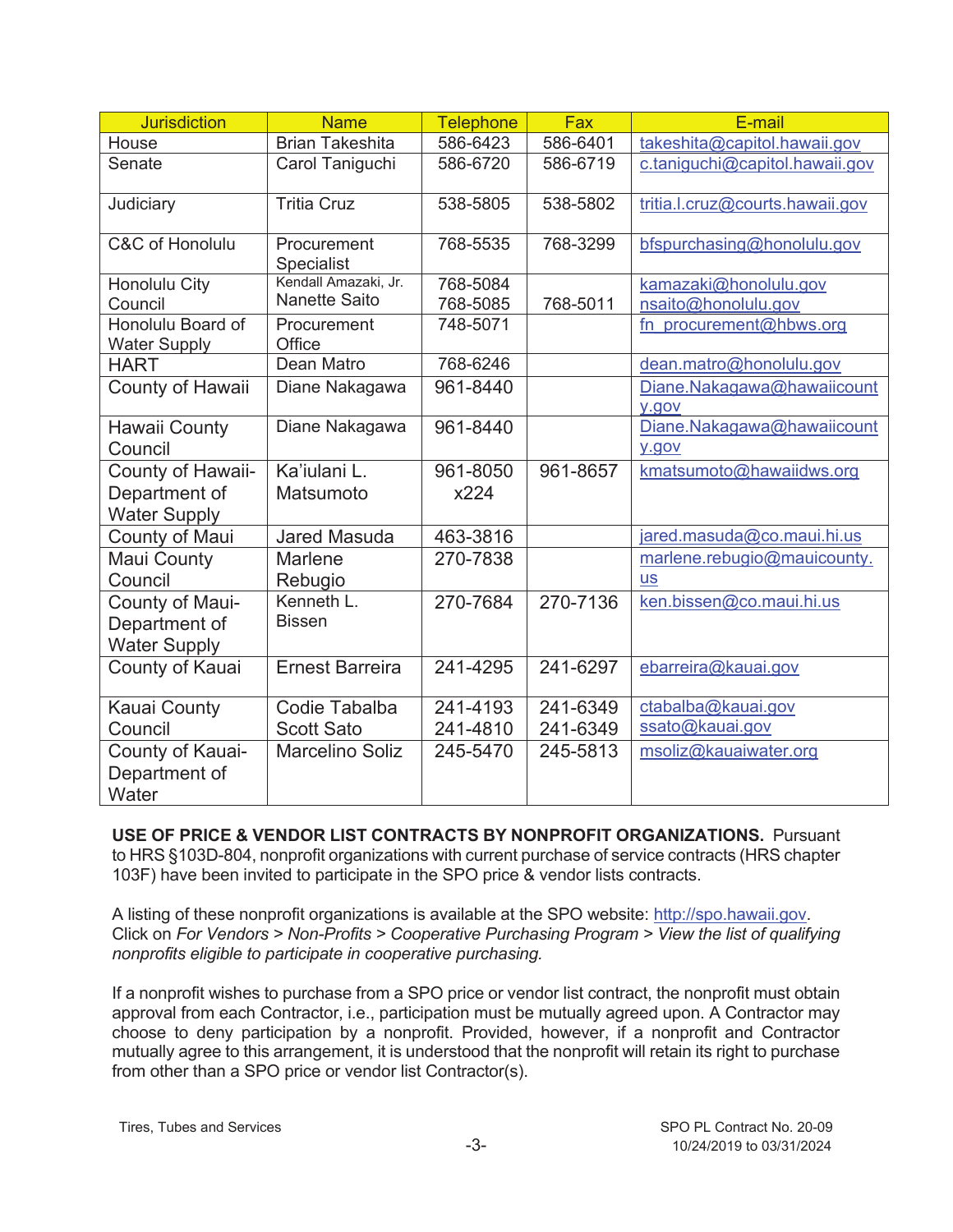**CONTRACTORS.** The authorized contractor is listed in this price list contract. They have signed a Master Price Agreement with the State of Iowa and a Participating Addendum with the Hawaii State Procurement Office.

The Goodyear Tire & Rubber Company

**VENDOR CODES** for annotation on purchase orders are obtainable from the *Alphabetical Vendor Edit Table* available at your department's fiscal office. Agencies are cautioned that the remittance address on an invoice may be different from the address of the vendor code annotated on the purchase order.

**COMPLIANCE PURSUANT TO HRS §103D-310(c).** Prior to awarding this contract, the SPO verified compliance of the Contractor(s) named in the SPO Price List Contract No. 20-09. *No further compliance verification is required prior to issuing a contract, purchase order, or pCard payment when utilizing this contract.*

**PURCHASING CARD (pCard).** The State of Hawaii Purchasing Card (pCard) is required to be used by the Executive departments/agencies, excluding DOE, HHSC, OHA and UH for orders totaling less than \$2,500. For purchases of \$2,500 or more, agencies may use the pCard, subject to its credit limit, or issue a purchase order.

**PURCHASE ORDERS** may be issued for purchases \$2,500 or more, and for Contractors who either do not accept the pCard, set minimum order requirements before accepting the pCard for payment, or charge its customers a transaction fee for the usage.

**DELIVERY:** F.O.B. destination, freight pre-paid with all transportation and handling charges paid by the Contractor. All deliveries will be "Inside deliveries" as designated by a representative by the purchasing entity placing the order. Inside delivery refers to a delivery to other than a loading dock, front lobby or reception area. Specific delivery instructions will be noted on the order form or purchase order. Any damage to the building interior, scratched walls, damage to the freight elevator, etc., will be the responsibility of the Contractor.

**SPO PL CONTRACT NO. 20-09 AND MASTER AGREEMENT NO. 19101 (The Goodyear Tire & Rubber Company)** shall be typed on purchase orders issued against this price list contract**.**  For pCard purchases, the SPO PL Contract No. 20-09 and the NASPO ValuePoint Master Agreement No. shall be notated on the appropriate transaction document.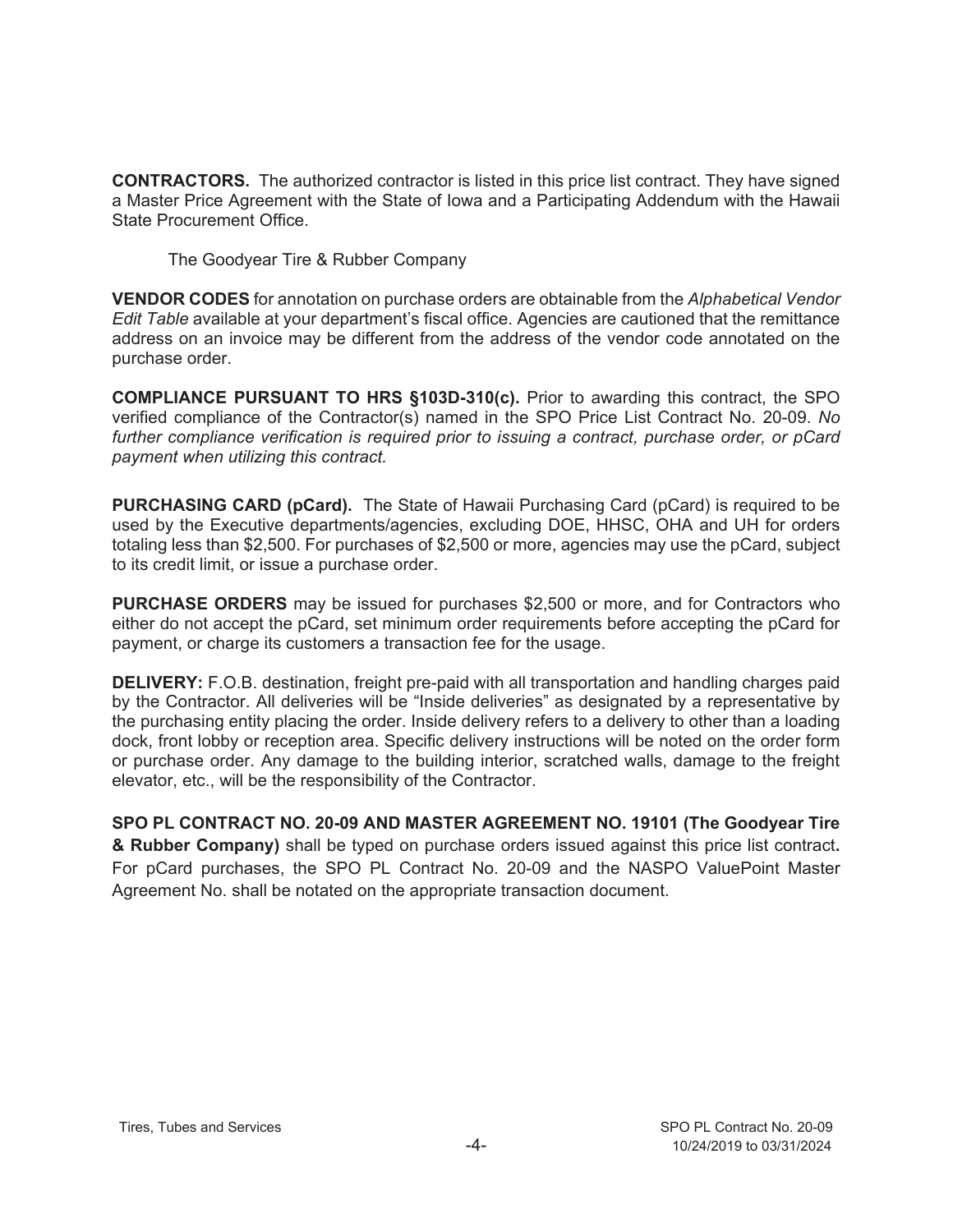**STATE GENERAL EXCISE TAX (GET) AND COUNTY SURCHARGE** shall not exceed the following rates if seller elects to pass on the charges to its customers.

| <b>COUNTY</b>                                      | <b>COUNTY</b><br><b>SURCHARGE</b><br><b>TAX RATE</b> | <b>STATE</b><br><b>GET</b> | <b>TAX</b><br><b>ON</b><br><b>RATE</b> | <b>MAX PASS- EXPIRATION DATE</b><br><b>SURCHARGE</b><br><b>OF</b><br><b>TAX RATE</b> |
|----------------------------------------------------|------------------------------------------------------|----------------------------|----------------------------------------|--------------------------------------------------------------------------------------|
| <b>C&amp;C OF HONOLULU</b>                         | 0.50%                                                | 4.0%                       | 4.7120%                                | 12/31/2030                                                                           |
| <b>HAWAII</b>                                      | 0.50%                                                | 4.0%                       | 4.7120%                                | 12/31/2030                                                                           |
| COUNTY OF MAUI<br>(including Molokai and<br>Lanai) | $0.0\%$                                              | 4.0%                       | 4.1666%                                | No county surcharge                                                                  |
| <b>KAUAI</b>                                       | 0.50%                                                | 4.0%                       | 4.7120%                                | 12/31/2030                                                                           |

The GET or use tax and county surcharge may be added to the invoice as a separate line item and shall not exceed the current max pass-on tax rate(s) for each island.

County surcharges on state general excise (GE) tax or Use tax may be visibly passed on but is not required. For more information on county surcharges and the max pass-on tax rate, please visit the Department of Taxation's website at http://tax.hawaii.gov/geninfo/countysurcharge.

**PAYMENTS** are to be made to the Contractor(s) remittance address. HRS §103-10 provides that the State shall have thirty (30) calendar days after receipt of invoice or satisfactory completion of contract to make payment. Payments may also be made via pCard.

**VENDOR AND PRODUCT EVALUATION** form, SPO-012, for the purpose of addressing concerns on this vendor list contract, is available to agencies at the SPO website: http://spo.hawaii.gov. Click on *Forms* on the home page.

**PRICE OR VENDOR LIST CONTRACT AVAILABLE ON THE INTERNET** at the SPO website: http://spo.hawaii.gov. Click on *Price & Vendor List Contracts* on the home page.

## **PROCEDURES TO OBTAIN PRICE QUOTES.**

Obtain one (1) price quote from any authorized Goodyear dealer listed on the following page. The authorized Goodyear dealers offer the same NASPO ValuePoint pricing at all store locations.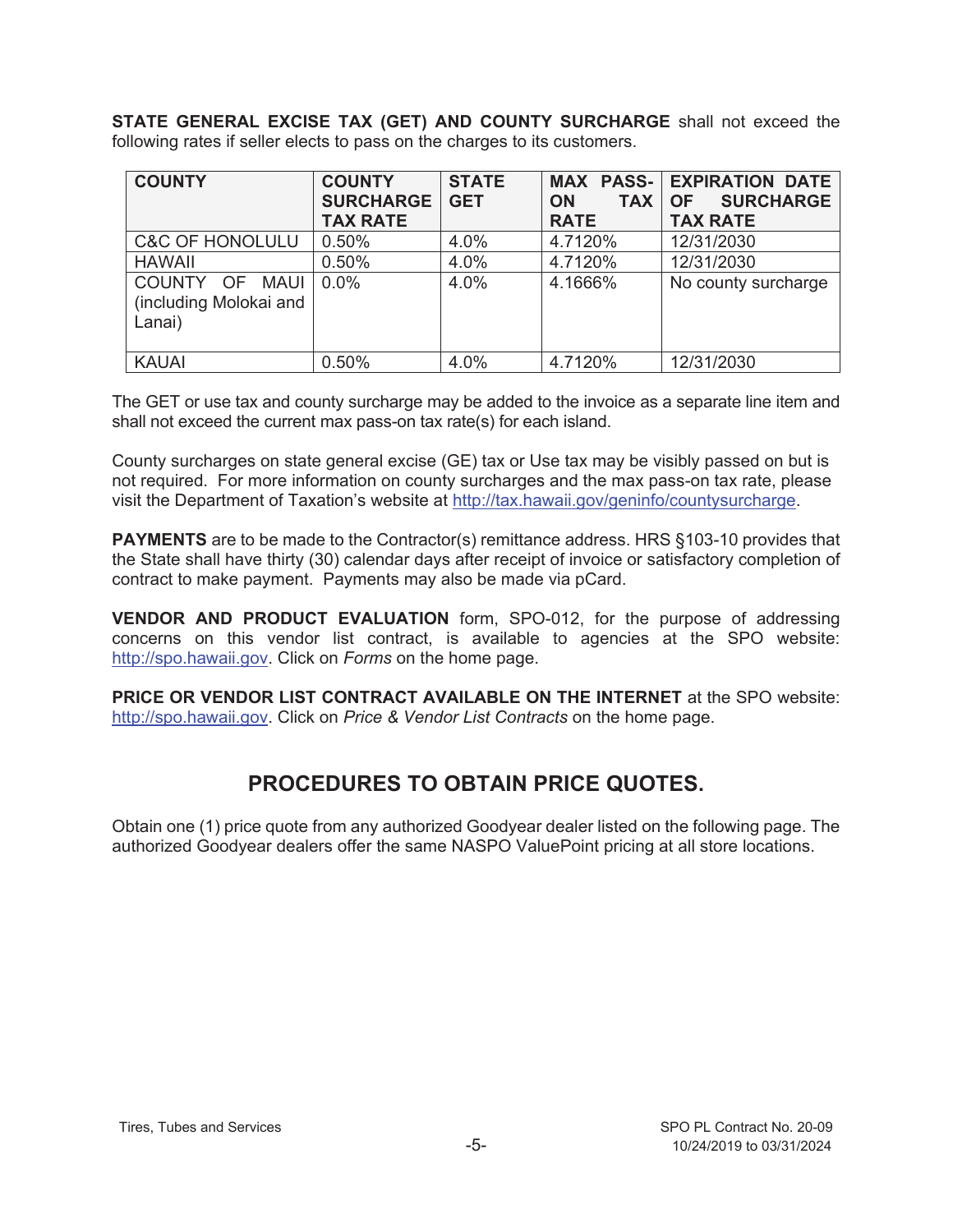# **Goodyear Tire and Rubber Company**

https://www.naspovaluepoint.org/portfolio/tires-tubes-and-services-2019-2024/the-goodyeartire-rubber-company/

To view pricing, go to: https://www.naspovaluepoint.org/portfolio/tires-tubes-and-services-2019- 2024/the-goodyear-tire-rubber-company/